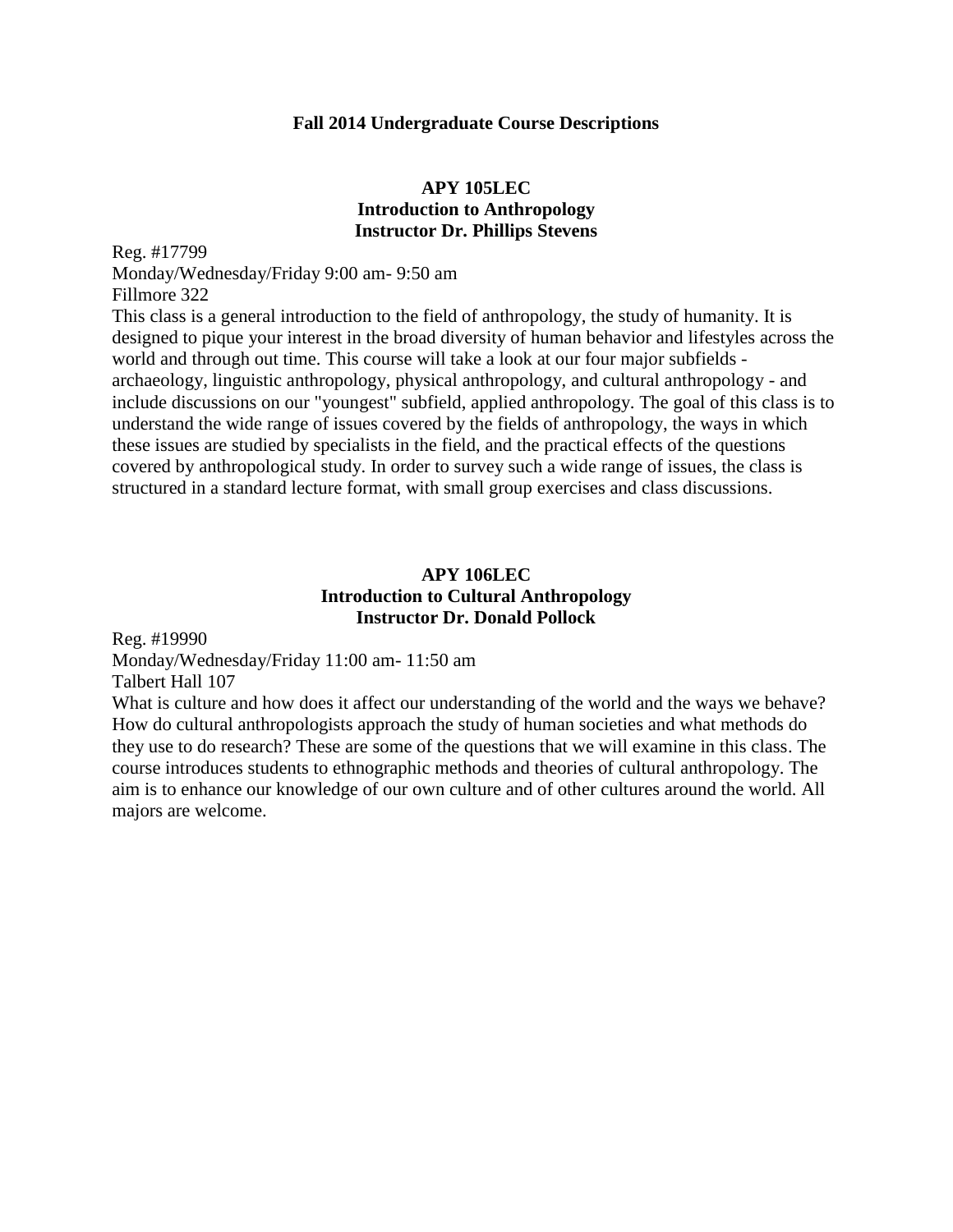#### **APY 107LEC Introduction to Physical Anthropology Instructor Dr. Noreen von Cramon-Taubadel**

Reg. #17375 Monday/Wednesday/Friday 2:00 pm- 2:50 pm Knox 110 For centuries preceding modern times, our uniqueness as a species was taken as a sign of special creation; we were not seen to be a part of nature. But as knowledge of human evolution, our closeness to other primates, and our adaptations to specific environments emerged, we have taken our place in the animal kingdom. Here, we learn how those insights developed, and about current methods of understanding human origins and the natural forces that have shaped us.

## **APY 108LEC Introduction to Archaeology Instructor Dr. Ezra Zubrow**

Reg.#18413 Tuesday/Thursday 3:30 pm -4:50 pm Cooke Hall 121

## **APY 168LEC Myth & Religion in the Ancient World Instructor Dr. Roger Woodard**

Reg.#24535 Monday/Wednesday/Friday 1:00 pm—1:50 pm Norton 112

## **APY 203LEC Anthropology and Film Instructor Dr. David Banks**

Reg. #21597 Monday/Wednesday/Friday 10:00 am- 10:50 am Baldy Hall 101 Studies culture through the use of visual materials (films, tapes, etc.). Emphasizes learning anthropological concepts, attitudes, and methodologies, with film as the primary medium for so doing. This is a class in anthropology, rather than a films course.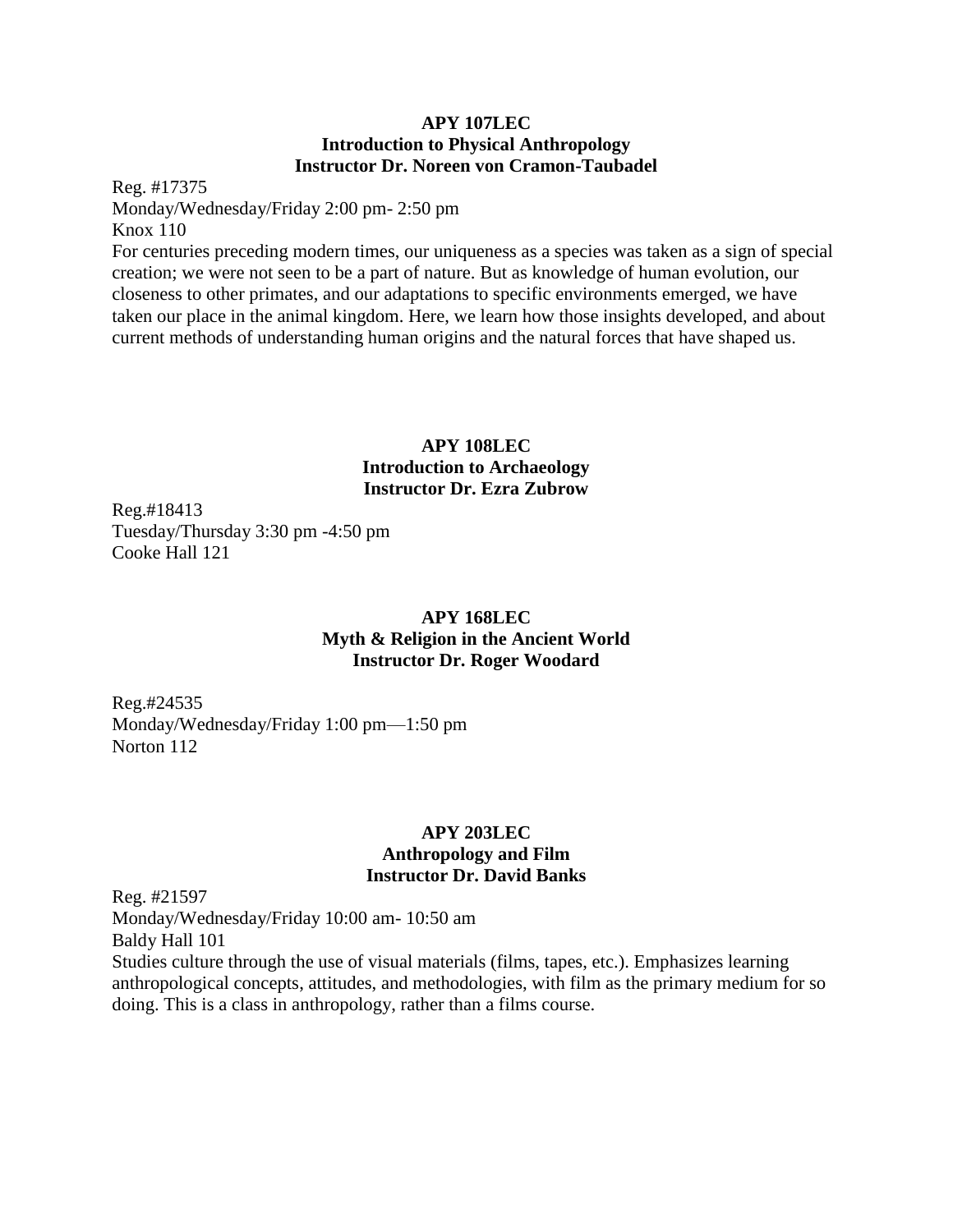### **APY 246LEC Introduction to Primate Behavior Instructor Dr. Carol Berman**

Reg.#24115 Tuesday/Thursday 9:30 am- 10:50 am Fillmore 322 Behavior, and social organization of non-human primates: current theories, evolutionary processes, and research methods, both in the field and in the laboratories.

## **APY 250LEC Special Topics: European Union Instructor Dr. Piotr Derengowski**

Reg.#24588 Tuesday/Thursday 11:00am- 12:20 pm Clemens 217

## **APY 325SEM Contemporary Afro-Carib Religion Instructor Dr. Craig Centrie**

Reg.#21594

Tuesday/Thursday 3:30 pm- 4:50 pm O'Brian Hall 210

Familiarizes students with the rich cultural syncretisms of Afro-Caribbean culture from a Latin American perspective, challenges the miasma of mysticism surrounding the religions as viewed by developed nations, and provides students with the basic skills necessary to conduct field research from an anthropological perspective.

## **APY 348LEC Forensic Anthropology Osteology Instructor Dr. Joyce Sirianni**

Reg.#18076 Monday 4:00 pm- 6:40 pm Fillmore 170

Covers fundamentals of human skeletal anatomy through lecture, demonstration, and laboratory work. Considers procedures and applications in contemporary and historical human biology and in archaeology, stressing both technical approach and theoretical application. This lecture and laboratory course demonstrates the fundamentals of human skeletal biology and anatomy. Stresses procedures and applications used in evaluating archaeological and contemporary human populations. Considers forensic applications.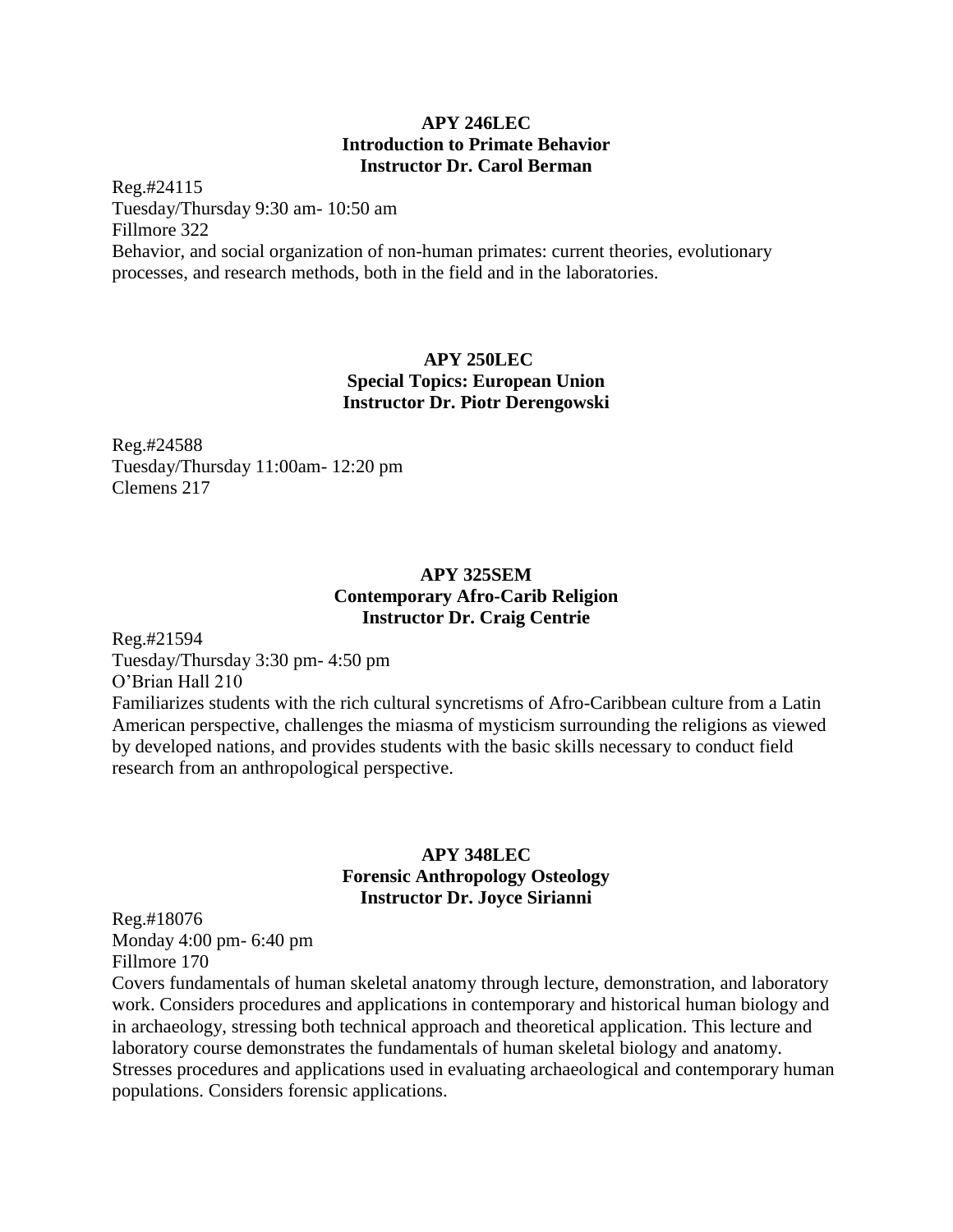### **APY 377LEC Magic, Witchcraft, and Sorcery Instructor Dr. Phillips Stevens**

Reg.# 24095 Monday/Wednesday/Friday 11:00 am- 11:50 am Clemens Hall 19 Understanding the nature of magic and the anthropology of sorcery and witchcraft beliefs around the world and throughout history offers insights into some fundamental aspects of human belief and behavior. Considers 'primitive' beliefs as representative of universal beliefs and as background to the course's consideration of 'occult' interests and fears in contemporary America.

## **APY 382LEC Indians of South America Instructor Dr. Donald Pollock**

Reg.#24096

Monday/Wednesday/Friday 9:00 am- 9:50 am

Clemens Hall 103

Surveys the indigenous societies of cultures and South America, including both highland Andean and lowland Amazonian people. Provides a perspective on the prehistory, history, and contemporary situation of native South Americans, examining traditional anthropological topics as well as current political issues surrounding indigenous rights, integration into national societies, and environmental destruction.

### **APY 401LEC Theory in Anthropology Instructor Dr. Barbara Tedlock**

Reg.# 24216 Tuesday 9:30 am – 12:10 pm Clemens Hall 19 Reviews the growth of anthropology as a scientific discipline. Analyzes in detail major anthropological approaches and theories.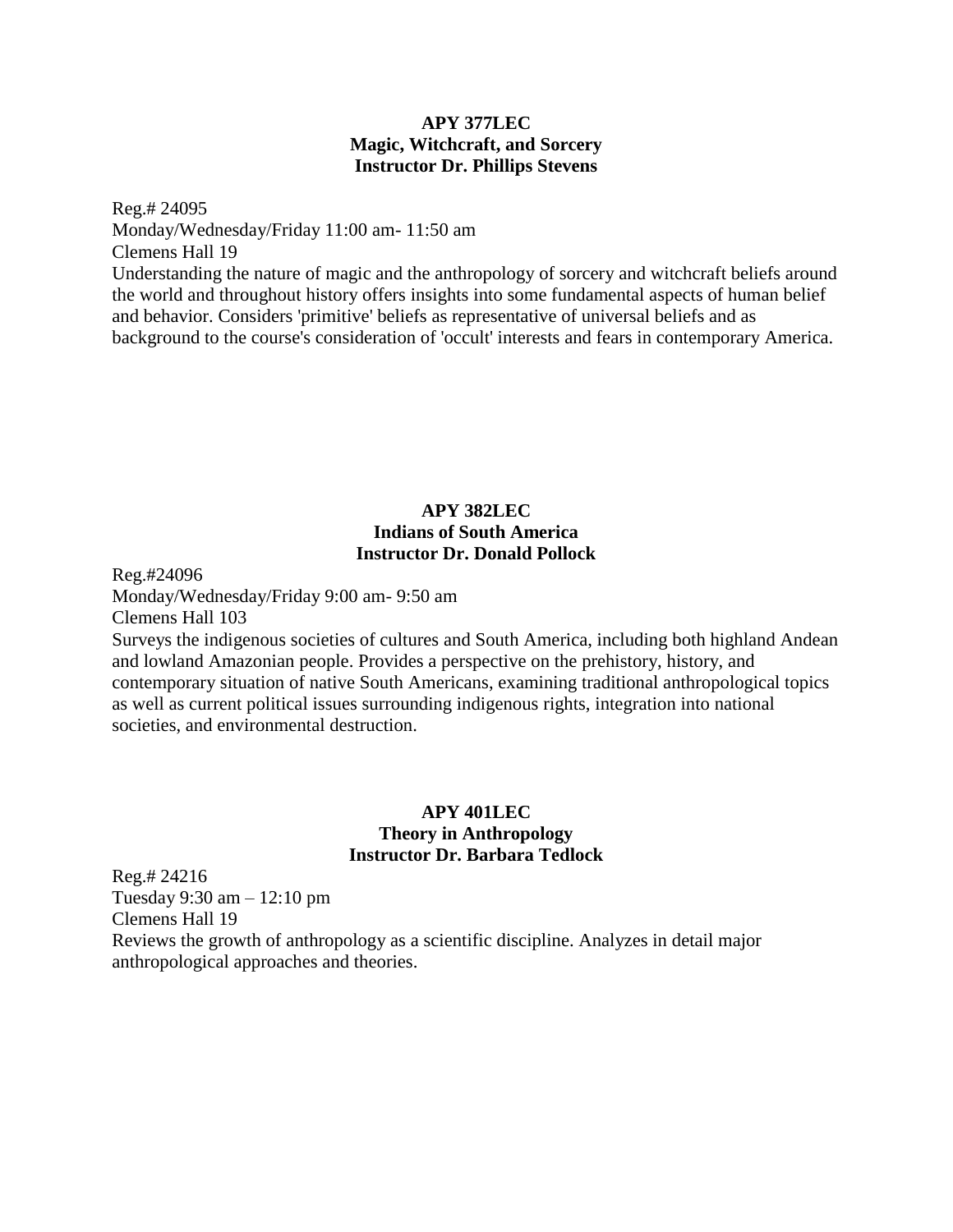#### **APY 410SEM Special Topics Instructor Dr. David Banks**

Reg.#22780 Monday/Wednesday/Friday 12:00pm- 12:50 pm Clemens Hall 106

### **APY 410SEM Cities, Citizenship, and Civic Engagement Instructor Dr. Deborah Reed-Danahay**

Reg. #24227 Wednesday 9:30 am – 12:10 pm Capen Hall 110

This course will introduce students to the many ways in which we can think about citizenship in relationship to immigrants. We will explore the differences between legal forms of citizenship and that those that have been called social or cultural citizenship, which have more to do with civic participation. Questions we will discuss include: How does cultural (or, vernacular) citizenship differ from strictly legal bases for citizenship? How do newcomers learn to become ¿cultural citizens¿ in their new host settings? And, how do different local settings (cities and neighborhoods) affect feelings and experiences of belonging for new immigrants? We will adopt a global approach of cultural anthropology in order to see how ideas and laws about citizenship vary in the contemporary world. Topics of national security, border patrols, and Identity documents (such as passports) will also be explored. Students will have the opportunity to research topics of their own interest.

## **APY 411SEM 4 Horsemen of Apocalypse Instructor Dr. Ezra Zubrow**

Reg. #24099 Tuesday 7:00pm- 10:40pm Capen Hall 108

Studies the four horsemen in all their guises. Examines their importance historically and at present. They have been and are religious icons, symbols of the major processes of warfare, disease, famine, and death, as well as cultural, literary, and artistic symbols throughout the generations. The course traces one of the horsemen through both time and space in the intellectual area of the students' choice.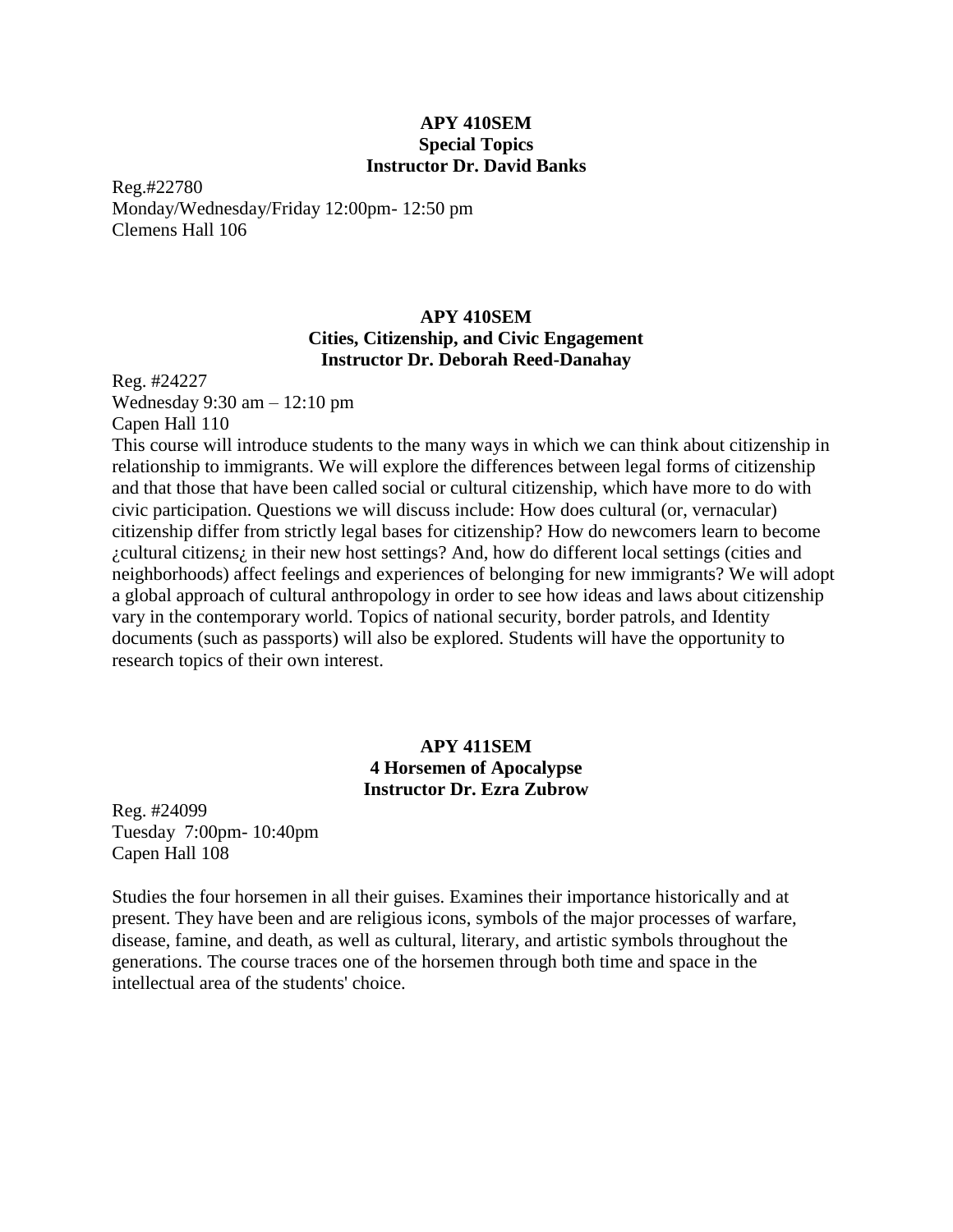### **APY 434SEM Human Impacts Ancient Environments Instructor Dr. T J Chevral ( T L Thurston)**

Reg. # 24433 Thursday 9:20am-12:10pm Fillmore Academic Center 354

This course examines the impact of human actions on past environments and cultures: negative, positive and neutral outcomes related to agricultural livelihood, ancient industries, and political or religious ritual manipulation of landscape. We will also learn how professionals concerned with documenting the past can play a larger role in the public's understanding that present-day ecosystems are not the result of recent activities, but of centuries of millennia of humanenvironment interactions.

## **APY 443SEM Adv. Physical Anthropology Instructor Dr. Joyce Sirianni**

Reg. # 24214 Tuesday 3:30pm-6:10pm Spaulding Quad 158

Topics vary. May be taken more than once for credit.

### **APY 447LEC Mythology of the Americas Instructor Dr. Dennis Tedlock**

Reg. # 21694 Tuesday/Thursday 9:30am-10:50am Norton Hall 213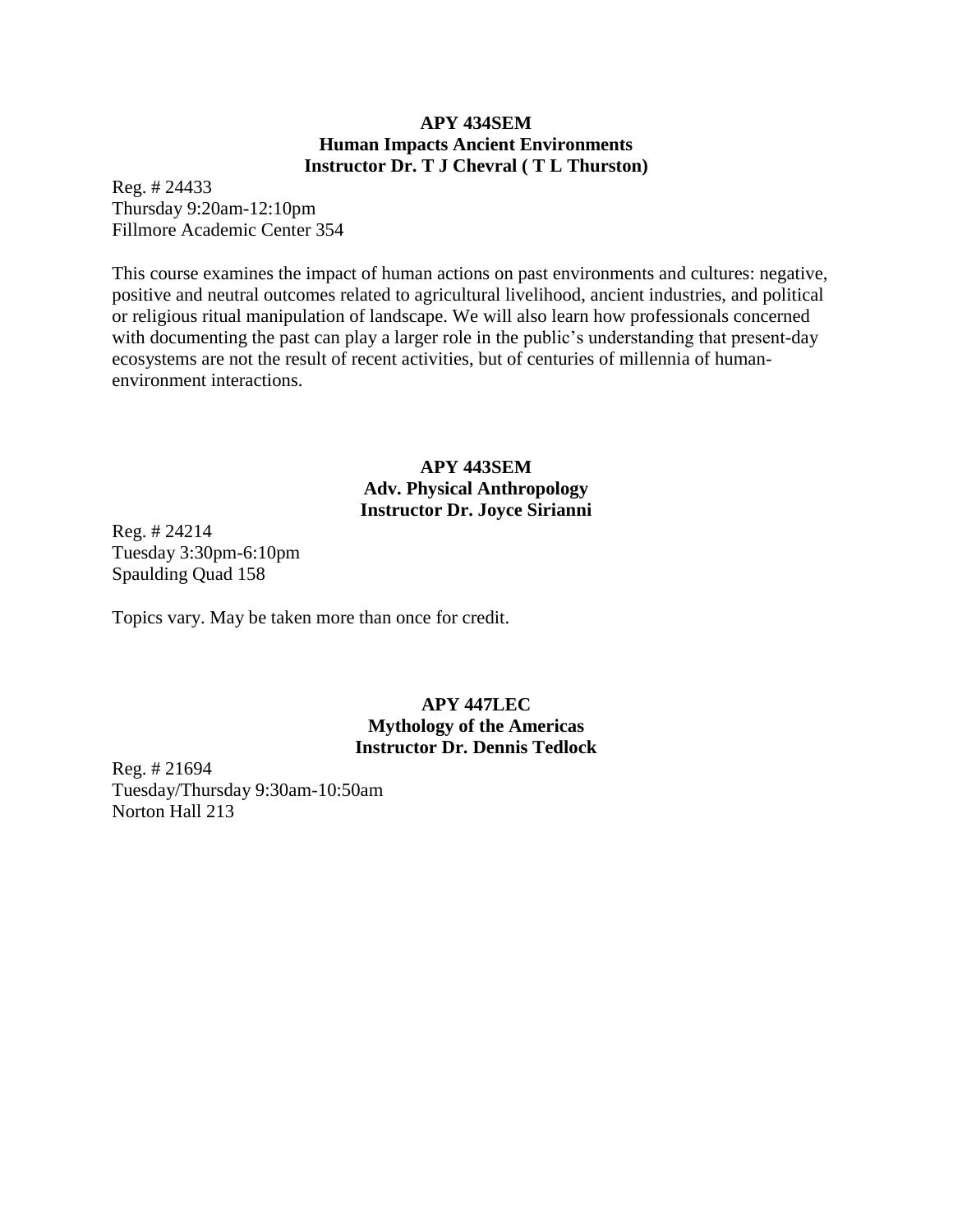### **APY 448SEM Human Genetics-Legal Ethics Instructor Dr. Christine Duggleby**

Reg. # 24119 Wednesday 2:00pm-4:40pm Spaulding Quad 158

Recent advances in genetic technology have presented the scientific and lay community with ethical and legal problems, yet to be resolved. The objective of this course is to provide an opportunity for informed discussions of such issues relating to contemporary human/medical issues.

## **APY 494SEM Senior Seminar: Death and Dying Instructor Dr. Ana Bacigalupo**

Reg. # 24113 Tuesday/Thursday 11:00am-12:20pm Fillmore Academic Center 352

## **APY 494SEM Senior Seminar: Evolution Hominin Behavior-Paleo Instructor Dr. Stephen Lycett**

Reg. #24390 Tuesday-Thursday 5:00pm-6:20pm Bell Hall 325

## **APY 495SEM Supervised Teaching Instructor Dr. Joyce Sirianni**

Reg. # 20089 TBA Spaulding Quad 158